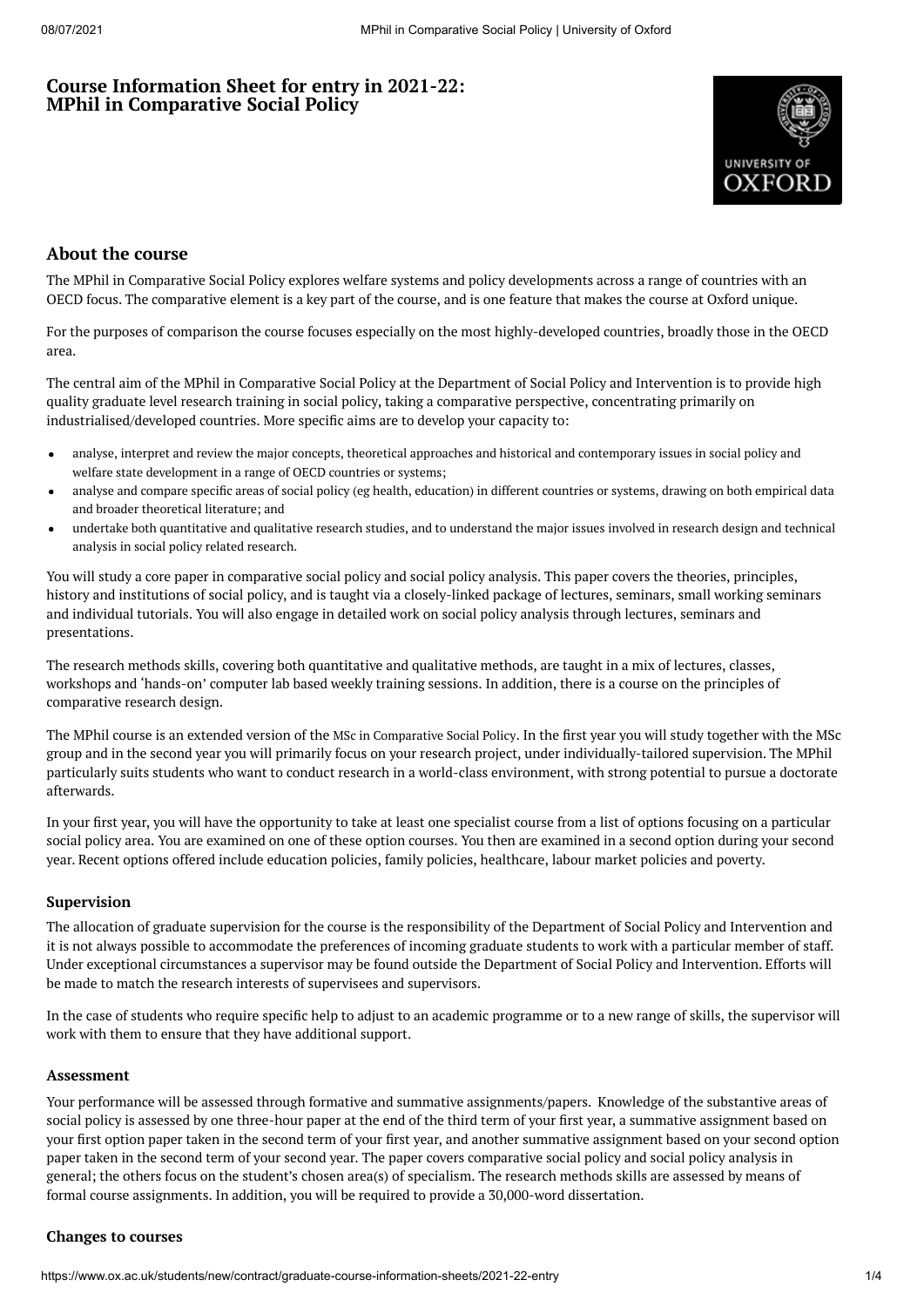The University will seek to deliver this course in accordance with the description set out above. However, there may be situations in which it is desirable or necessary for the University to make changes in course provision, either before or after registration. These may include significant changes made necessary by a pandemic (including Covid-19), epidemic or local health emergency. For further information, please see the University's Terms and Conditions (http://www.graduate.ox.ac.uk/terms) and our page on changes to courses (http://www.graduate.ox.ac.uk/coursechanges).

## **Expected length of course**

|                                     | <b>Full Time Only</b> |  |  |
|-------------------------------------|-----------------------|--|--|
| <b>Expected length</b> $ 21$ months |                       |  |  |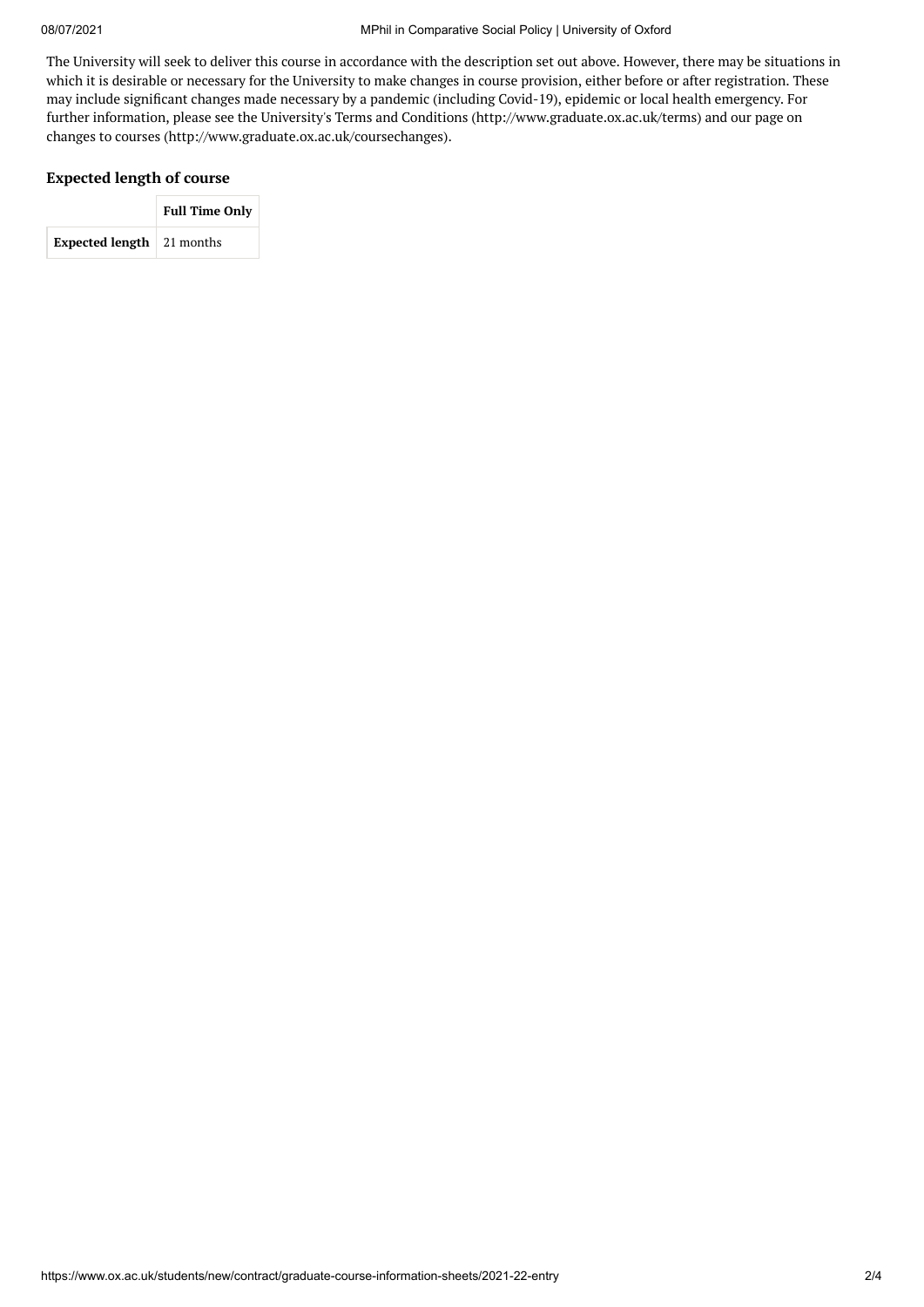## **Costs**

#### **Annual fees for entry in 2021-22**

| <b>Fee status</b>                                                | <b>Annual Course fees</b> |
|------------------------------------------------------------------|---------------------------|
| Home (UK, Republic of Ireland,<br>Channel Islands & Isle of Man) | £17,760                   |
| Overseas (including EU)                                          | £27,580                   |

Course fees are payable each year, for the duration of your fee liability (your fee liability is the length of time for which you are required to pay course fees). For courses lasting longer than one year, please be aware that fees will usually increase annually. Information about how much fees and other costs may increase is set out in the University's Terms and Conditions.

Course fees cover your teaching as well as other academic services and facilities provided to support your studies. Unless specified in the additional cost information (below), course fees do not cover your accommodation, residential costs or other living costs. They also don't cover any additional costs and charges that are outlined in the additional cost information.

### **Additional cost information**

There are no compulsory elements of this course that entail additional costs beyond fees and living costs. However, as part of your course requirements, you may need to choose a dissertation, a project or a thesis topic. Please note that, depending on your choice of topic and the research required to complete it, you may incur additional expenses, such as travel expenses, research expenses, and field trips. You will need to meet these additional costs, although you may be able to apply for small grants from your department and/or college to help you cover some of these expenses.